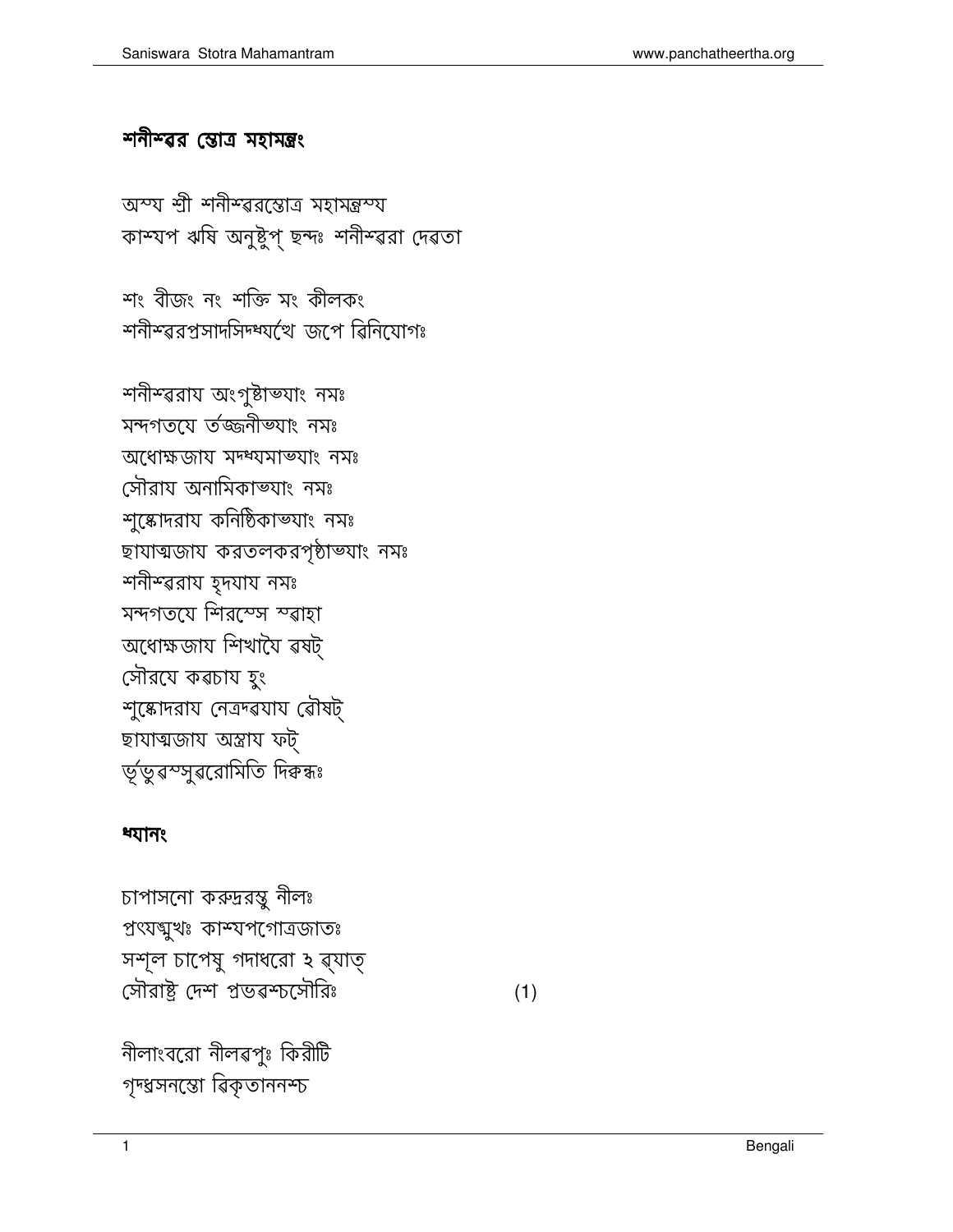| কেযূরহারাদি ৱিভূষিতাংগঃ                        |     |
|------------------------------------------------|-----|
| সদাম্বুসে মন্দর্গতি প্রসন্নঃ                   | (2) |
|                                                |     |
| শনৈশ্চরায শান্তাযর্সৱ্ৱাডীষ্টপ্রদাযিনে         |     |
| নমঃ র্যৱ্ৱাত্মনে তুভ্যং নমো নীলাংবরায চ        |     |
|                                                |     |
| দ্ৱাদশাষ্টম জন্মাদি দিৱতীযান্তেমুরাশিমু        |     |
| যে যে সে সংগতা দোষাঃ সৰ্ৱেৱ নশ্যন্তু ৱৈ প্ৰডোঃ |     |
|                                                |     |
| দশরথ উৱাচ:–                                    |     |
| এৱং ৱরং তু সংপ্রাপ্য                           |     |
| ৱ্ষ্ট রোমা স পাথিৱঃ                            |     |
|                                                |     |
| রথোপস্থে তনৃঃ স্থাপ্য                          |     |
| ভৃৎৱা চৈৱ কৃতাঞ্জলিঃ                           |     |
| ৰ্শ্মাৎৱা সরস্ব্বতিং দেৱীং                     |     |
| গণনাথং ৱিনাযকং                                 | (6) |
|                                                |     |
| রাজা দশরথঃ স্তোত্রং                            |     |
| সৌরেরিদমদা করোত্                               |     |
| নমঃ কৃষ্ণায নীলায                              |     |
| শিতি কন্ঠনিভায চ                               | (7) |
|                                                |     |
| নমো নীলমুখাব্জায<br>নীলোক্গলনিভায চ            |     |
| নমো নীঁমাংস দেহায                              |     |
| ৰ্দীঘশ্সশুদ জটায চ                             | (8) |
|                                                |     |
| নমো ৱিশালনেত্ৰায                               |     |
| শুষ্কোদর ভযানক                                 |     |
| নমঃ পৌরুষগাত্রায                               |     |

 $\overline{2}$ 

 $(3)$ 

 $(4)$ 

 $(5)$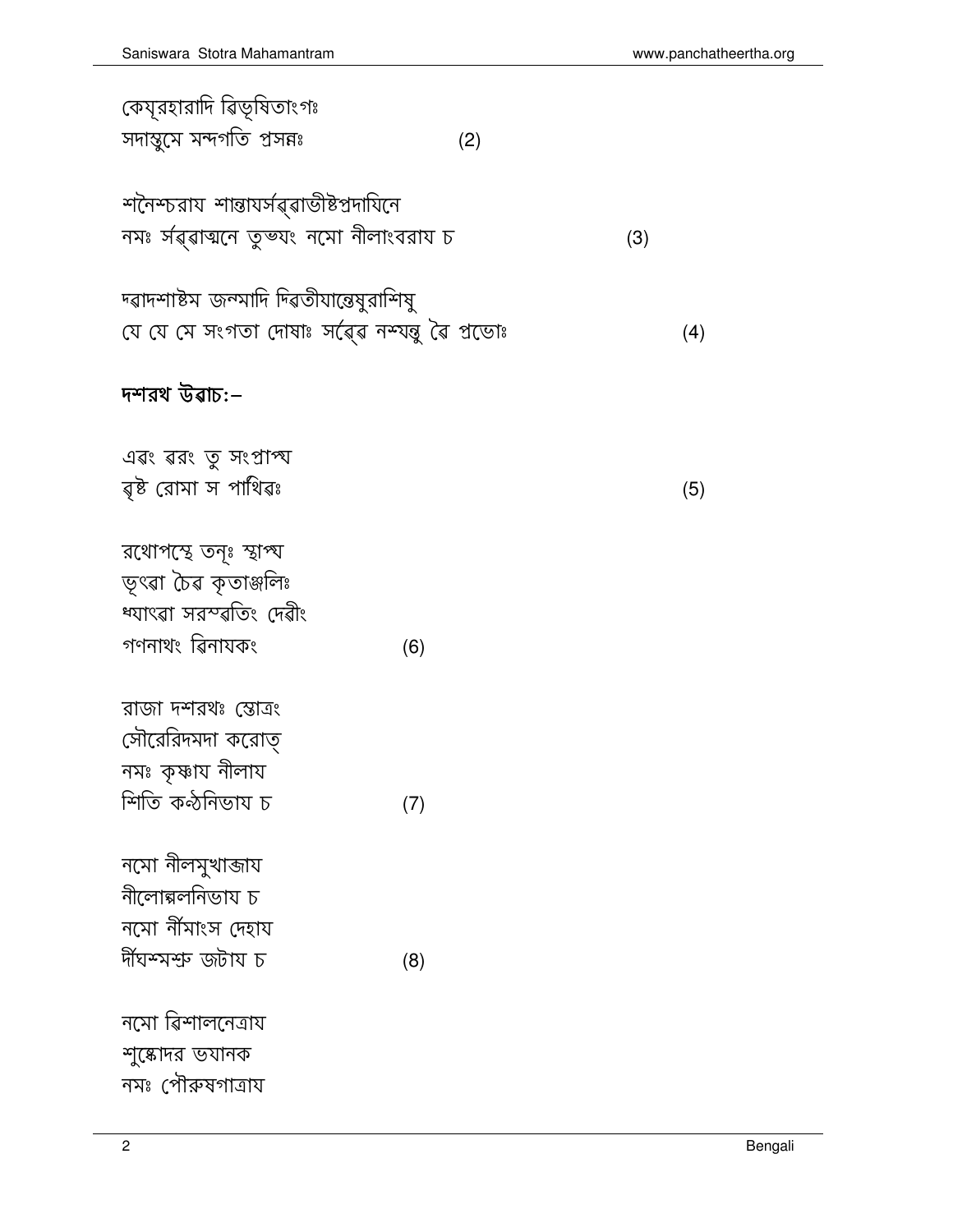| নমস্তে ঘোররূপায         |      |      |
|-------------------------|------|------|
| দুনিরীকষ্যায তে নমঃ     |      |      |
| নমো ঘোরায রৌদ্রায       |      |      |
| ভীষণায করালিনে          | (11) |      |
|                         |      |      |
| নমস্তে স্তৱভক্ষায       |      |      |
| ৱলীমুখ নমোস্তুতে        |      |      |
| সূৰ্যপুত্ৰ নমস্তেম্বু   |      |      |
| ভাস্করো ২ ভযদাযিনে      |      | (12) |
|                         |      |      |
| অধো দৃষ্টে নমন্তেম্বু   |      |      |
| সংৰ্ৱদ্ধক নমো নমঃ       |      |      |
| নমো মন্দগতে তুভযং       |      |      |
| নিস্তিংশায নমো নমঃ      | (13) |      |
|                         |      |      |
| নমো দুস্সহদেহায         |      |      |
| নিৎয যোগ রতায চ         |      |      |
| জ্ঞান দৃষ্টে নমস্তেস্তু |      |      |
| কশ্যপাত্মজ সূনৱে        | (14) |      |
|                         |      |      |
| তুষ্টো দদাসি ৎৱং রাজ্যং |      |      |
| কৃদ্ধোহরসি তৎক্ষণাত্    |      |      |
| দেৱাসুর মনুষ্যাশ্চ      |      |      |
| সিদ্ধিৱিদ্যাধরোরগঃ      | (15) |      |
|                         |      |      |

স্থূলরোস্পে নমো নমঃ

নমো নিংযং ক্ষুধ্<mark>ব</mark>িতায

অতৃপ্তাযনমো নমঃ

নমো দীঘায <mark>শু</mark>ষ্কায কালদংষ্ট্ৰায় তে নমঃ  $(9)$ 

 $(10)$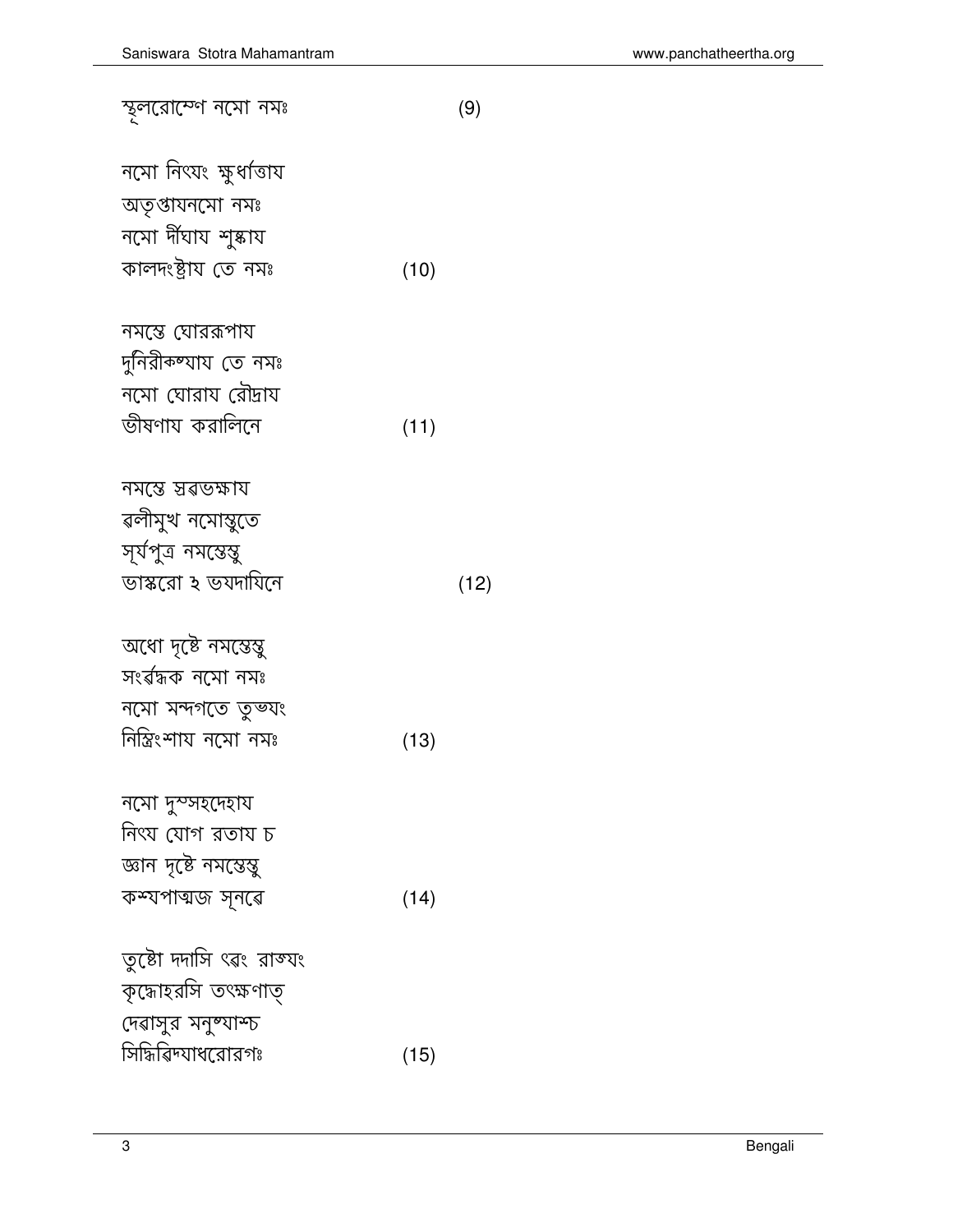পৃজযিৎৱা জপেত্ স্তোত্ৰং<br>ভূৎৱা চৈৱ কৃতাঞ্জলিঃ তস্য পীডাং ন চৈৱাহং করিষ্যামি কদাচনঃ

মদিনেতু ৱিশেষেণ জোত্রেণানেন প্জযেত্

## শনিৰুৱাচ:–

| এৱ মুক্তান্তদাসৌরিঃ  |      |
|----------------------|------|
| গ্ৰহরাজো মহাবলঃ      |      |
| অৱৱীত্ চ শৰ্নিৱাক্যং |      |
| হৃষ্টরোমা স ভাস্করঃ  | (19) |

| সরিতঃ সাগরঃ সর্ৱেৱ   |      |
|----------------------|------|
| নাশং যান্তি সমূলতঃ   |      |
| প্রসাদং কুরু সে সৌরে |      |
| ৱরদো র্যস মহাবলঃ     | (18) |

 $(17)$ 

 $(20)$ 

 $(21)$ 

| রাজ্যদ্রষ্টা ভৱন্তীহ |  |
|----------------------|--|
| তৱ দৃষ্ট্যাৱলোকিতাঃ  |  |
| দেশাস্চ নগরগ্রামাঃ   |  |
| দীপাশ্চ গিরযন্তথা    |  |

| ৎৱযাৱলোকিতাঃ সৰ্ৱেৱ |      |
|---------------------|------|
| দৈন্যমাশু ৱুজন্তিতে |      |
| ৱহ্মাশক্রোযমশ্চৈৱ   |      |
| ঋষভঃ সপ্তসাগরাঃ     | (16) |